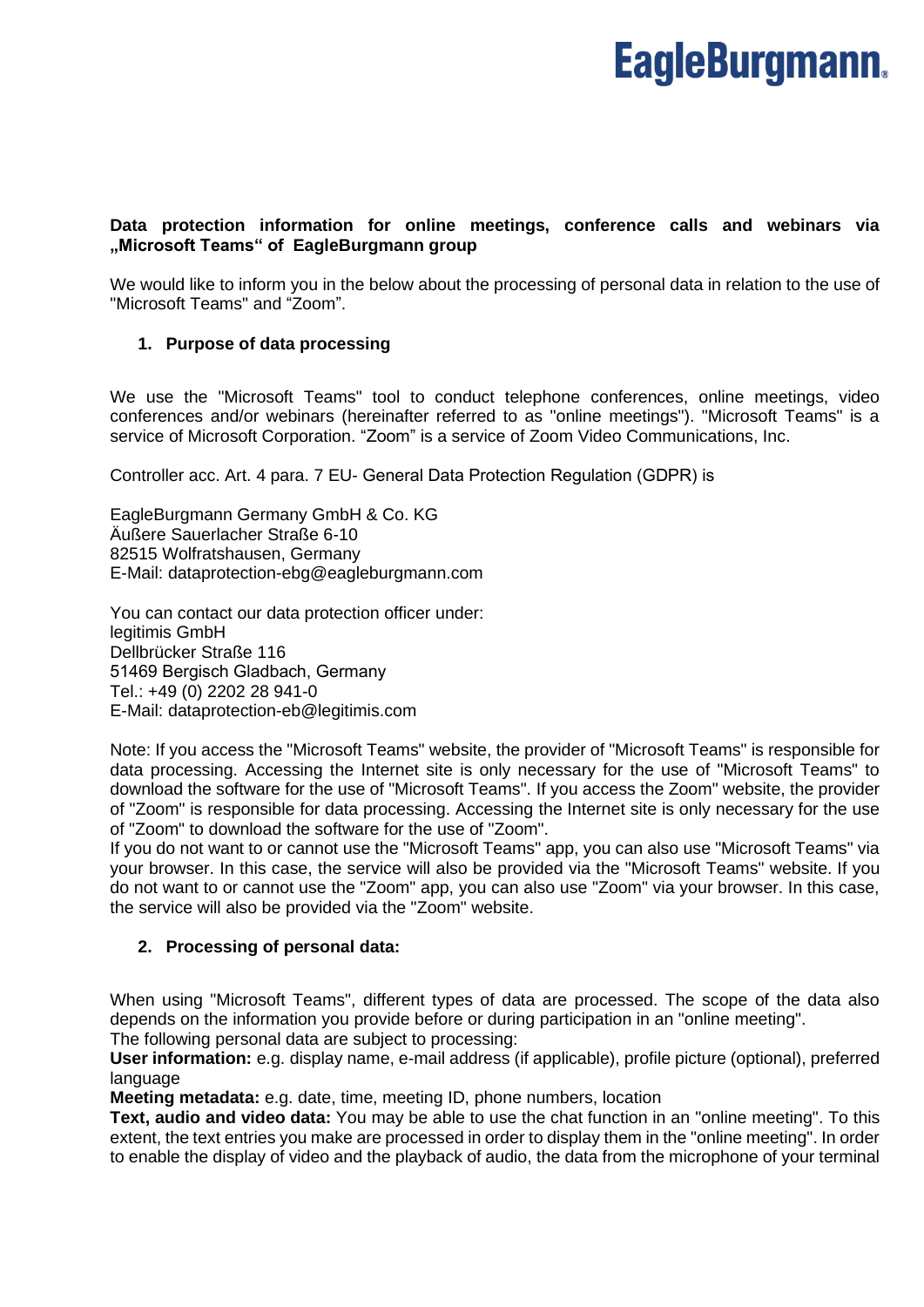device and from any video camera of the terminal device will be processed for the duration of the meeting. You can switch off or mute the camera or microphone yourself at any time using the "Microsoft Teams"- or "Zoom" applications.

#### **Scope of data processing**

We use "Microsoft Teams" to conduct "online meetings". If we want to record "online meetings", we will inform you transparently in advance and - if necessary - ask for your consent.

If it is necessary for the purpose of logging the results of an online meeting, we will log the chat content. However, this will usually not be the case.

An automated decision process in the sense of Art. 22 GDPR is not used.

#### **Legal basis**

If personal data of employees of EagleBurgmann group are processed, § 26 BDSG is the legal basis for data processing. If, in the context of the use of "Microsoft Teams", personal data are not required for the establishment, conduct or termination of the employment relationship, but are nevertheless an elementary component of the use of "Microsoft Teams" or "Zoom", Art. 6 para. 1 letter f) GDPR is the legal basis for data processing. In these cases, we are interested in the effective conduct of "online meetings".

In addition, the legal basis for data processing in the case of "online meetings" is Art. 6 para. 1 lit. b) GDPR, insofar as the meetings are held within the framework of contractual relationships.

If no contractual relationship exists, the legal basis is Art. 6 para. 1 lit. f) GDPR. Here too, we are interested in the effective implementation of "online meetings".

### **Recipient / transfer of data**

Personal data that is processed in connection with participation in "online meetings" is generally not passed on to third parties, unless it is specifically intended to be passed on. Please note that content from "online meetings" as well as personal meetings often serves the purpose of communicating information with customers, interested parties or third parties and is therefore intended for disclosure.

Other recipients: The provider of "Microsoft Teams" or "Zoom" necessarily obtains knowledge of the above-mentioned data to the extent that this is provided for in our date processing agreement with "Microsoft Teams" and "zoom".

#### **Data processing outside the European Union**

Data processing outside the European Union (EU) is generally not carried out, as we have limited our data storage location to data centers in the European Union. However, we cannot exclude the possibility that data is routed via Internet servers located outside the EU. This may be the case if participants in "online meetings" are in a third country.

The data is, however, encrypted during transport over the Internet and thus protected against unauthorized access by third parties.

# **3. Your rights as data subject**

You have the right to be informed about the personal data regarding you. You can contact us for information at any time.

In the case of a request for information that is not made in writing, we ask for your understanding that we may require you to provide evidence that proves that you are the person you claim to be.

Furthermore, you have the right to correction or deletion or to restriction of processing, as far as you are legally entitled to do so.

Finally, you have the right to object to the processing within the scope of the statutory provisions.

You also have a right to data transferability within the framework of the data protection regulations.